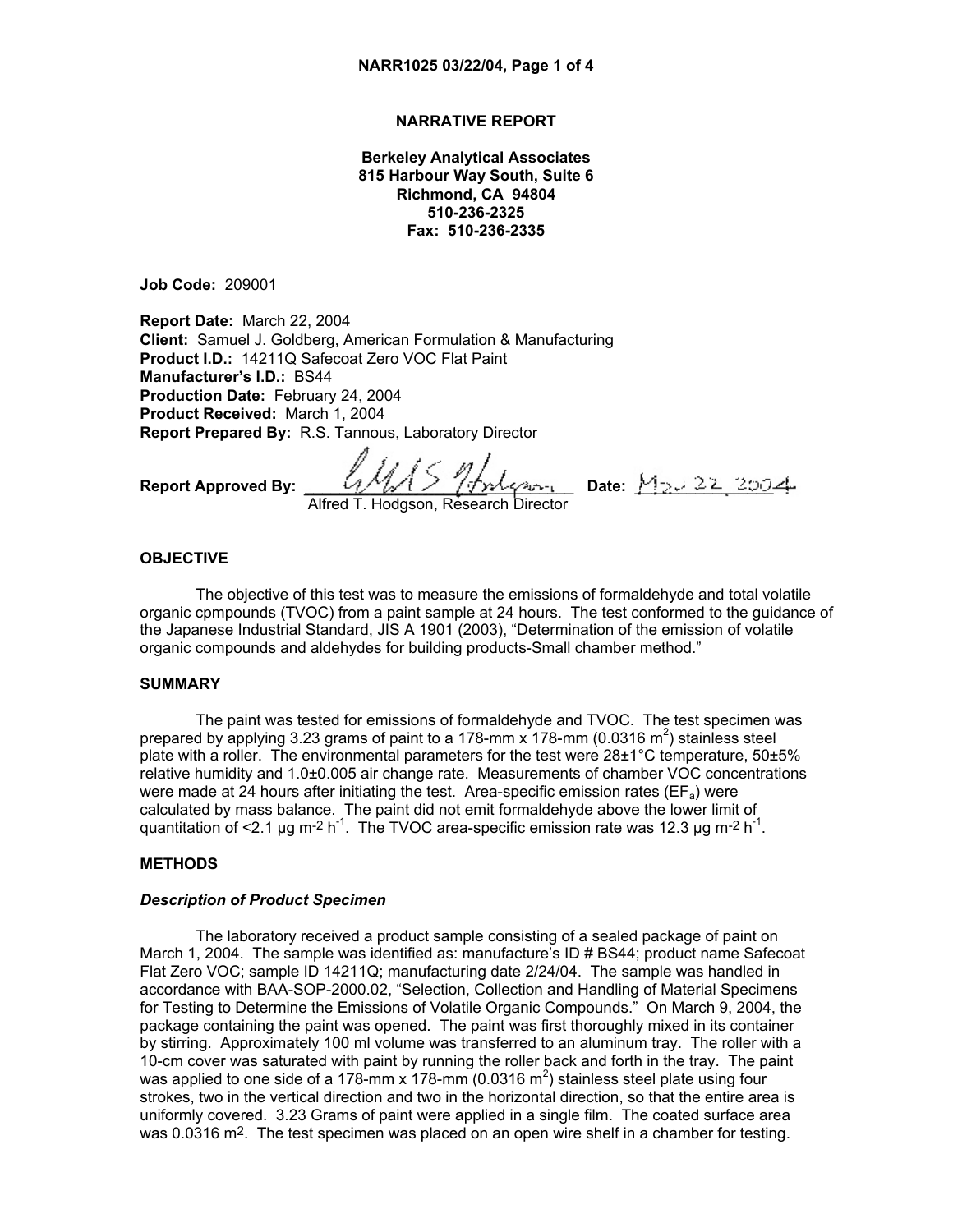### *GC/MS Analysis of TVOC*

 The methods used for the sampling and analysis of VOCs are based on U.S. EPA Methods TO17, "Determination of Volatile Organic Compounds in Ambient Air Using Active Sampling Onto Sorbent Tubes" and TO1, "Determination of Volatile Organic Compounds in Ambient Air using Tenax Adsorption and Gas Chromatography/Mass Spectrometry (GC/MS)."

 The multisorbent samplers (Model No. ST-032, Envirochem, Inc.) used for the collection of VOC samples contain Tenax-TA, Ambersorb XE-340 and activated charcoal, in series. With these samplers,  $C_4$  to  $C_{16}$  nonpolar and moderately polar volatile organic compounds (VOCs), and many  $C_1$  to  $C_3$  compounds, depending upon functional group, are quantitatively collected. Highly reactive and very volatile compounds, such as formaldehyde, cannot be analyzed using these samplers.

 The samplers are thermally desorbed, and the samples are introduced into a Hewlett-Packard 5971A GC/MS system using a UNACON 810 concentrating system (Envirochem, Inc.). Prior to analysis, an internal standard (ISTD) is added to each sampler. The ISTD is 121 ng of bromofluorobenzene (BFB). The ISTD is used to check on the operation of the system, to provide a retention-time marker, and for quantitative analysis. The GC/MS is operated in the SCAN mode over a mass range of *m/z* 33-300.

 For the quantitative analysis of total VOCs (TVOC) in a sample, the GC/MS total-ioncurrent (TIC) chromatogram is integrated over a retention-time (RT) interval of 15 - 50 minutes using parameters that capture almost all of the TIC area in a sample. The integrated areas less the area of the ISTD are summed. The mass of the compounds represented by the sum is calculated relative to the known amount of the ISTD that is added to the sampler. The calculation uses the response factor for toluene relative to BFB, the ISTD. This relative response factor (RRF) is 1.63. Because there can be substantial variation in the TIC response of different classes of compounds, the measurement of TVOC is less accurate than the calibrated measurement of individual VOCs.

## *Formaldehyde Analysis*

 The methods used for the sampling and analysis of formaldehyde and other carbonyl compounds are based on ASTM Method D-5197, "Standard Test Method for Determination of Formaldehyde and Other Carbonyl Compounds in Air (Active Sampler Methodology)."

 Sep-Pak XPoSure Aldehyde Samplers (Part number WAT047205, Waters, Corp.) are used to collect air samples for formaldehyde and other low-molecular weight carbonyl compounds. Air is pulled through a sampler, and the acidified 2,4-dinitrophenylhydrazine (DNPH) reagent in the sampler reacts with carbonyl compounds to form the stable hydrazone derivatives that are retained by the sampler. The hydrazone derivatives are eluted from a sampler with acetonitrile. An aliquot of the sample is analyzed for the hydrazone derivatives of formaldehyde and acetaldehyde using reverse-phase high-performance liquid chromatography (HPLC) with UV detection. The absorbance of the derivatives is measured at 360 nm. The mass responses of the

Resulting peaks are determined using multi-point calibration curves prepared from standard solutions of the hydrazone derivatives.

## *Testing for Emissions of VOCs from Products Using Small-Volume Chambers*

 The methods used for the measurement of emissions of VOCs from this product specimen are based on the Japanese Industrial Standard, JIS A 1901 (2003), "Determination of the emission of volatile organic compounds and aldehydes for building products-Small chamber method," English edition.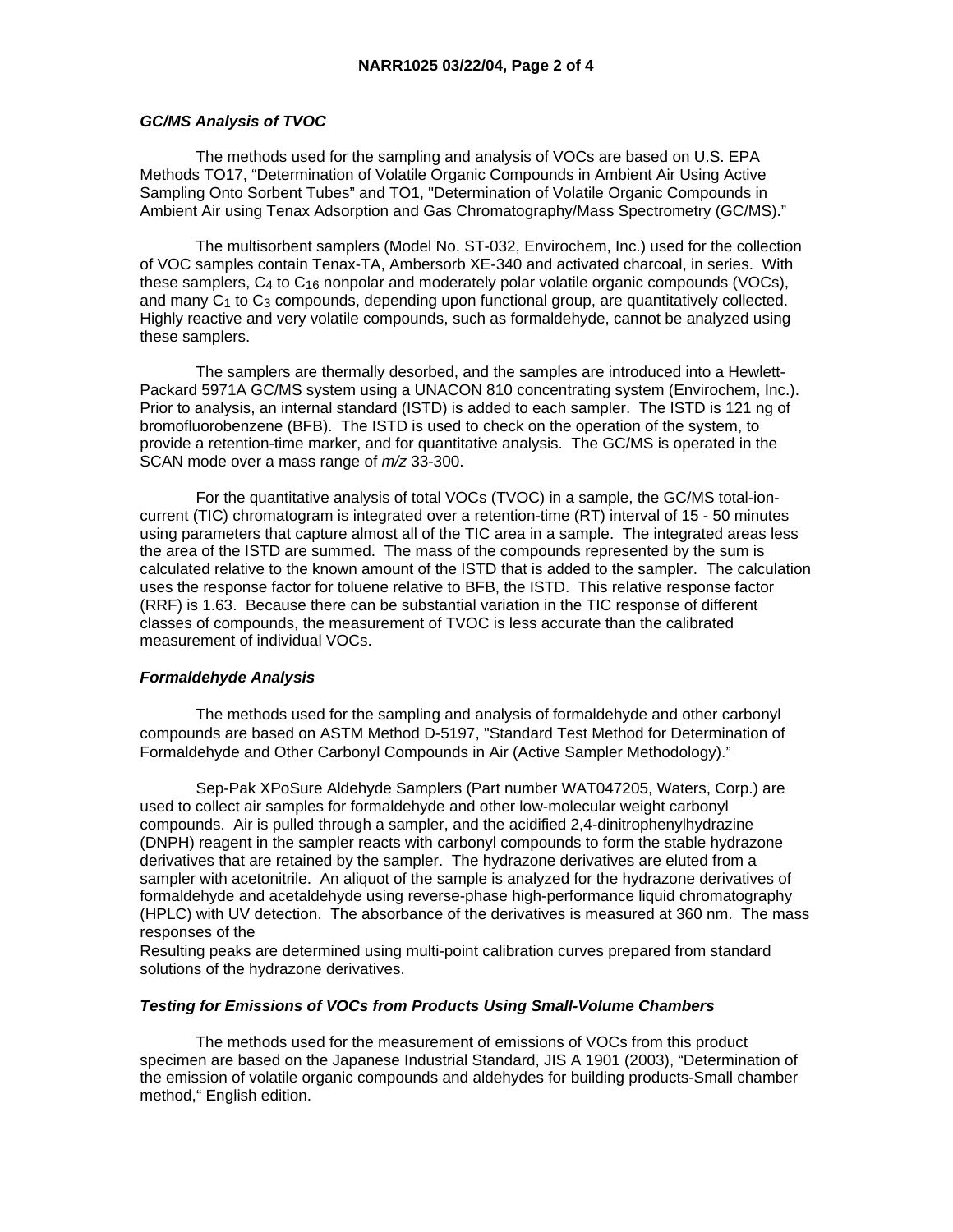The chamber consists of a 67-L, stainless steel cylindrical vessel with a stainless-steel lid equipped with three fittings. The chamber is held in an incubator that is maintained at  $28\pm1^{\circ}$  C. Purified air from a clean air generator is introduced into the chamber through one fitting with a stainless-steel tubing extension. The inlet flow rate of 1.12±0.06 standard L min-1 is regulated with electronic mass-flow controllers (calibrated at  $25^{\circ}$  C and 1 atm. pressure). The gas stream is split into two streams. One of these is passed through a bubbler containing distilled water. This saturated gas stream is mixed with the dry gas stream to produce a humidified gas stream with a relative humidity  $(RH)$  of 50 $\pm$ 5% that is then introduced into the chamber. A humidity probe (Model HMD 30YB, Vaisala) is inserted into the chamber through a second fitting on the lid. Chamber temperature and humidity are measured and recorded throughout the test. Gas exits and is sampled for the analytes of interest at the other fitting on the lid. Atmospheric pressure at the laboratory is near 1 atm. Prior to use, the chamber and fittings are cleaned by washing them with hot water and a detergent.

 A clean, empty chamber is operated at the same testing conditions for at least three hours prior to a test. Chamber background concentrations are measured. Then, the chamber is opened and the material specimen is positioned on a wire rack approximately near the center of the chamber. To initiate a test, the chamber is sealed and ventilated. At specified times, gas samples are collected at the chamber exhaust. The sample flow rates are regulated with electronic mass-flow controllers (calibrated at 25° C and 1 atm. pressure). Samples for VOCs are collected on multisorbent samplers at a flow rate of 100 standard cm<sup>3</sup> min-1. Aldehyde samples are collected on XPoSure Aldehyde Samplers at a flow rate of 0.5 standard L min-1. For this test, a 3-L gas sample for the analysis of TVOC and a 30-L sample for the analysis of formaldehyde were collected 24-h after initiating the test period. The parameters for the emissions test are summarized in Table 1.

| <b>Parameter</b>                     | Value             |
|--------------------------------------|-------------------|
|                                      |                   |
| Chamber volume, m <sup>3</sup>       | 0.067             |
| Paint substrate                      | Stainless steel   |
| Substrate dimensions, mm             | 178 x 178         |
| Painted surface area, m <sup>2</sup> | 0.0316            |
| Loading ratio, $m2 m-3$              | 0.472             |
| Weight of paint applied, g           | 3.23              |
| Inlet flow rate, $m^3$ h-1           | $0.067 \pm 0.003$ |
| Average temp, <sup>o</sup> C         | $28 + 1$          |
| Atmosphere                           | Humidified Air    |
| Average humidity, %RH                | $50 \pm 5$        |
| Test duration, h                     | 24                |
|                                      |                   |

**Table 1**. Parameters for a VOC emission test conducted in a small-scale environmental chamber.